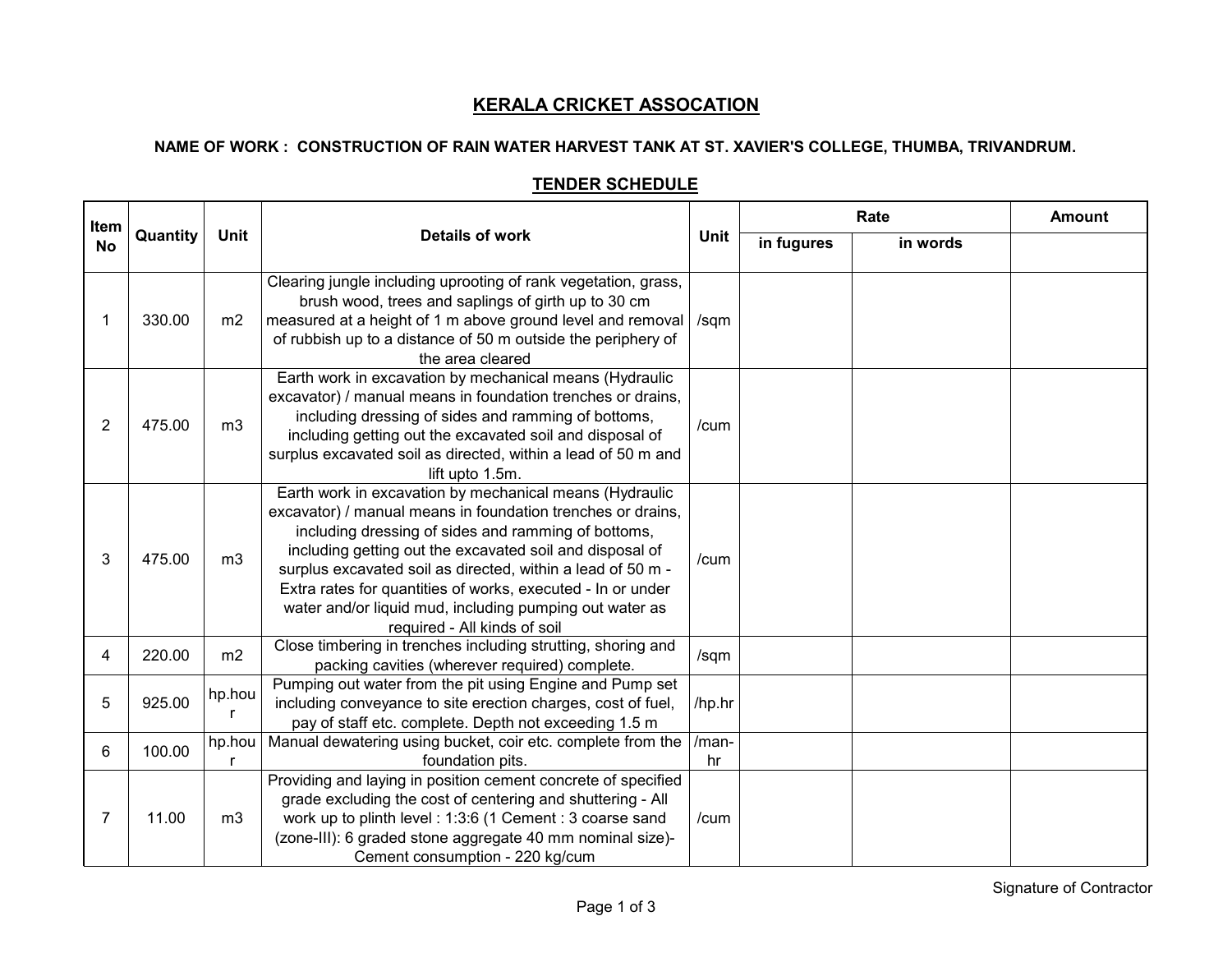| 8  | 310.00  | m2             | Centering and shuttering including strutting, propping etc. and<br>removal of form for all heights - Columns, Pillars, Piers,<br>Abutments, walls, Posts and Struts                                                                                                                                                                                                                                                                                                                                                                                                                                                                                                                                                                                   | /sqm |  |  |
|----|---------|----------------|-------------------------------------------------------------------------------------------------------------------------------------------------------------------------------------------------------------------------------------------------------------------------------------------------------------------------------------------------------------------------------------------------------------------------------------------------------------------------------------------------------------------------------------------------------------------------------------------------------------------------------------------------------------------------------------------------------------------------------------------------------|------|--|--|
| 9  | 56.00   | m <sub>3</sub> | Providing and laying in position specified grade of reinforced<br>cement concrete, excluding the cost of centering, shuttering,<br>finishing and reinforcement - All work up to plinth level:<br>1:1.5:3 (1 cement : 1.5 coarse sand (zone-III): 3 graded stone<br>aggregate 20 mm nominal size) - Cement consumption - 400<br>kg/cum                                                                                                                                                                                                                                                                                                                                                                                                                 | /cum |  |  |
| 10 | 6800.00 | kg             | Steel reinforcement for R.C.C. work including straightening,<br>cutting, bending, placing in position and binding all complete<br>upto plinth level - Thermo-Mechanically Treated bars of<br>grade Fe-500D or more.                                                                                                                                                                                                                                                                                                                                                                                                                                                                                                                                   | /kg  |  |  |
| 11 | 3.00    | m <sub>3</sub> | Solid block masonry using pre cast solid blocks (Factory<br>made) of size 30x20x15cm or nearest: CM 1:6 (1 cement: 6<br>coarse sand) etc complete                                                                                                                                                                                                                                                                                                                                                                                                                                                                                                                                                                                                     | /cum |  |  |
| 12 | 370.00  | m2             | 15 mm cement plaster 1:3 (1 cement: 3 coarse sand)<br>finished with a floating coat of neat cement on the rough side<br>of single or half brick wall.                                                                                                                                                                                                                                                                                                                                                                                                                                                                                                                                                                                                 | /sqm |  |  |
| 13 | 190.00  | m2             | Providing water proofing by cementatious polymer application<br>over the concrete surface by applying cement based two<br>componets polymer modified water proofing slurry coating of<br>such as Roffe, Fosroc, M.C. Bauchemie( or any other<br>approved brand) including cost of application as per the<br>manufacturer's specification, including pressure grouting if<br>necessary, treatment to continue along the vertical wall and<br>shape of round at the junction. The cost also includes 7 days<br>curing, checking by ponding for 72 hours, including cost and<br>conveyance of all materials, labour charges, cleaning the<br>surface, removal of all dust before application, sealing the<br>pipe joints, watering, curing etc complete. | /sqm |  |  |